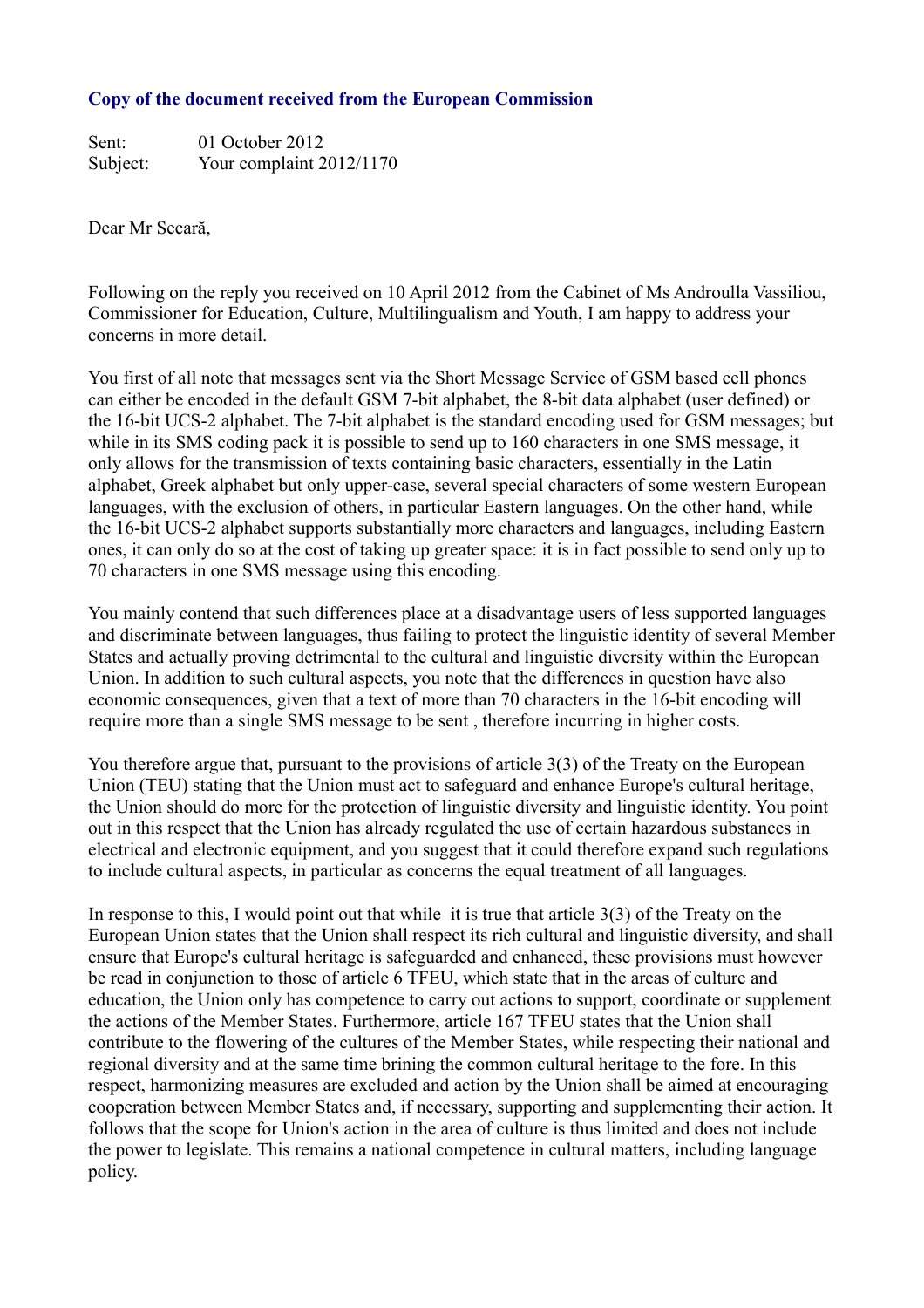It is important to note in this respect that, as the Court of Justice of the European Union has consistently held, the references in the Treaties to the use of languages cannot be regarded as establishing a general principle of EU law that confers a right on every citizen to have access in his language in all circumstances to anything that might affect his or her interests (Case C-361/01 P Kik v OHIM [2003] ECR I-8283, paragraph 82, and Case T-185/05 Italy v Commission [2008] ECR II-3207, paragraph 116). There is no provision in EU law that would set out a general principle of equality between languages within the European Union in those terms.

It is true that the technical limitations in dispute might have unfavourable consequences for those users wishing to make use of the special characters unique to their languages, but in the present case I would argue that there is no legal basis for the European Commission to start infringement proceedings or present a legislative initiative.

I would underline in this respect that the Commission can only initiate infringement proceedings under article 258 of the Treaty on the Functioning of the European Union (TFEU) against a Member State and not a private entity, and only if it deems that the Member State in question has failed to fulfil an obligation under the Treaties. Even if it is assumed that a Member State could be pursued in matters such as the one you raised for a failure to act concerning the difference of treatment in dispute, I would recall that, as it was stated above, there is no obligation under the Treaties for Member States to ensure equality between languages.

As concerns a possible legislative initiative, it is indeed true that the European Union has regulated the use of certain hazardous substances in electrical and electronic equipment (Directive 2002/95/EC of the European Parliament and of the Council of 27 January 2003), as well as other related areas concerning product safety (for example Directive 2001/95/EC of the European Parliament and of the Council of 3 December 2001 on general product safety). However, it is important to recall in this respect that, pursuant to article 5 TEU, under the principle of conferral, the Union acts only within the limits of the competences conferred upon it by Member States in the Treaties. Coming back to the directives mentioned above, you may notice that they are based on the provisions of the former article 95 TEC, now 114 TFEU. This article deals with the possibility of approximating laws, within the framework set out by article 26 TFEU, which states that the Union adopts measures with the aim of establishing or ensuring the functioning of the internal market. As the Court of Justice of the European Union has consistently held, harmonizing measures should aim to prevent the heterogeneous development of national laws leading to further disparities which would be likely to create obstacles to the free movement of goods within the European Union and thus directly affect the establishment and functioning of the internal market (see Case C-350/92 Spain v Council [1995] ECR I-1985, paragraph 35). However, such a measure must genuinely have as its object the improvement of the conditions for the establishment and functioning of the internal market (Case C-376/98 Germany v Parliament and Council [2000] ECR I-8419, paragraph 84).

It is therefore clear that the Union's competence in such matters is limited to approximating the laws of Member States and only with the aim of preventing a heterogeneous development of national laws leading to further disparities which would be likely to create obstacles to the free movement of goods within the European Union. In the present case there would be no basis for proposing any approximation of laws, as it is not evident that Member States regulate such aspects in connection with the use of mobile devices, particularly since only a limited number of Member States are concerned by these limitations.

I would however note in this respect that Member States do have the competence to regulate such cultural aspects in connection with the sale and use of mobile devices on their territories. Such regulations must nevertheless be compatible with the provisions of the Treaties on the free movement of goods, as Member States cannot forbid the sale on their territories of products which